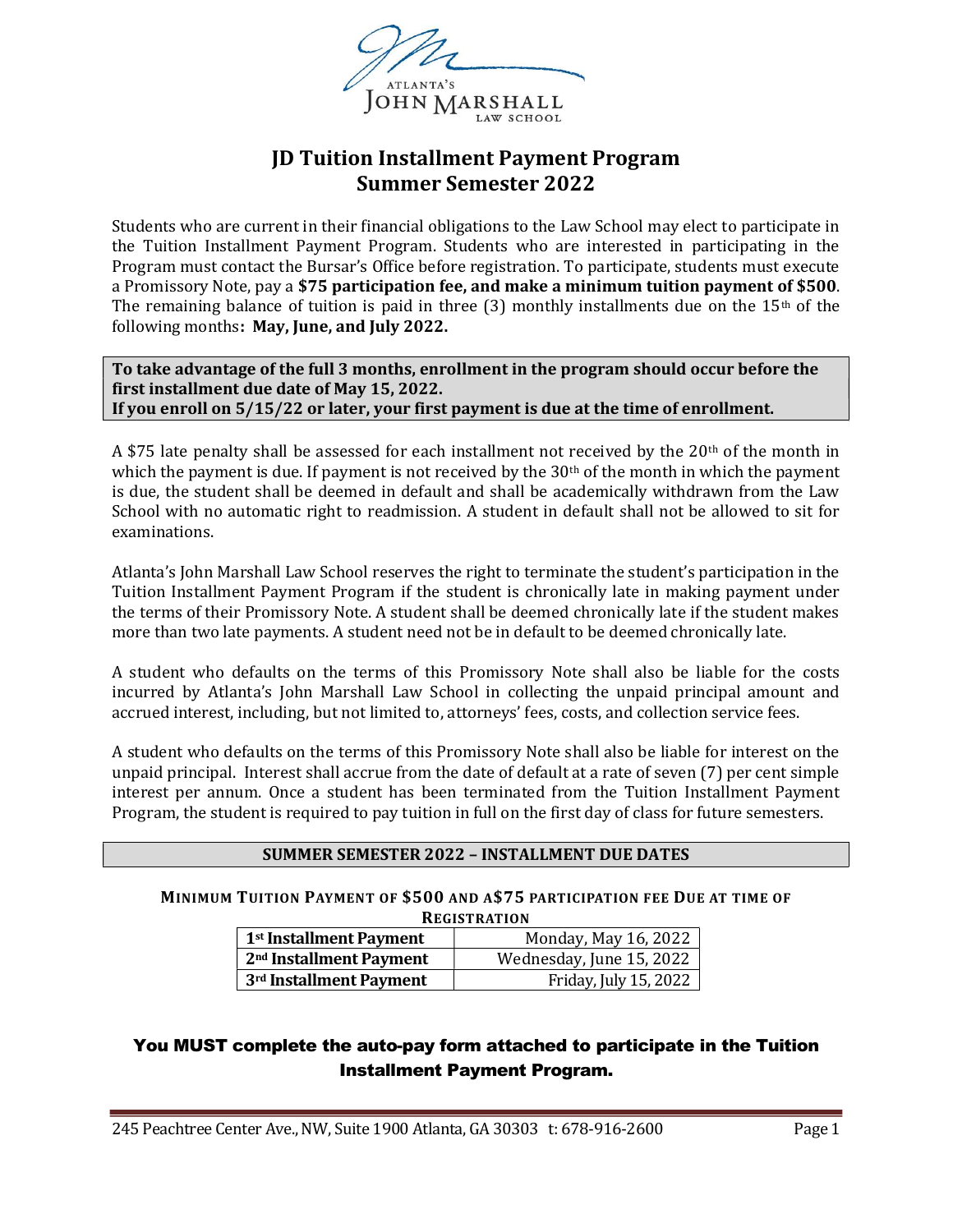

## TUITION INSTALLMENT PAYMENT PROGRAM (JD) 2022 Summer Semester Participation Enrollment Form

I, \_\_\_\_\_\_\_\_\_\_\_\_\_\_\_\_\_\_\_\_\_\_\_\_\_\_\_\_\_, have received a copy of the terms and conditions of the Atlanta's John Marshall Law School Tuition Installment Payment Program. Having read and understood the terms and conditions of the Tuition Installment Payment Program, I wish to participate in the Program.

I understand that to participate in the Tuition Installment Payment Program, I must execute a promissory note in favor of the Law School for the amount of tuition and fees owed after application to my student account of all credit for financial aid received and tuition payments made. Upon notice of the Office of Student Accounts that the Promissory Note is ready for signature, I shall execute the Promissory Note.

I further understand that if I have not executed the required Promissory Note or paid my tuition in full within ten (10) business days of the date of the Participation Enrollment Form, I will be administratively withdrawn from Atlanta's John Marshall Law School and will be ineligible to return to the Law School.

### You MUST complete the auto-pay form attached in order to participate in the Tuition Installment Payment Program.

Dated:  $\Box$ 

Signed: \_\_\_\_\_\_\_\_\_\_\_\_\_\_\_\_\_\_\_\_\_\_\_\_\_\_\_\_\_\_\_\_\_\_\_\_\_\_\_\_\_\_\_\_\_\_\_\_\_\_\_\_\_\_\_

Print Full Name: \_\_\_\_\_\_\_\_\_\_\_\_\_\_\_\_\_\_\_\_\_\_\_\_\_\_\_\_\_\_\_\_\_\_\_\_\_\_\_\_\_\_\_\_

Student ID Number: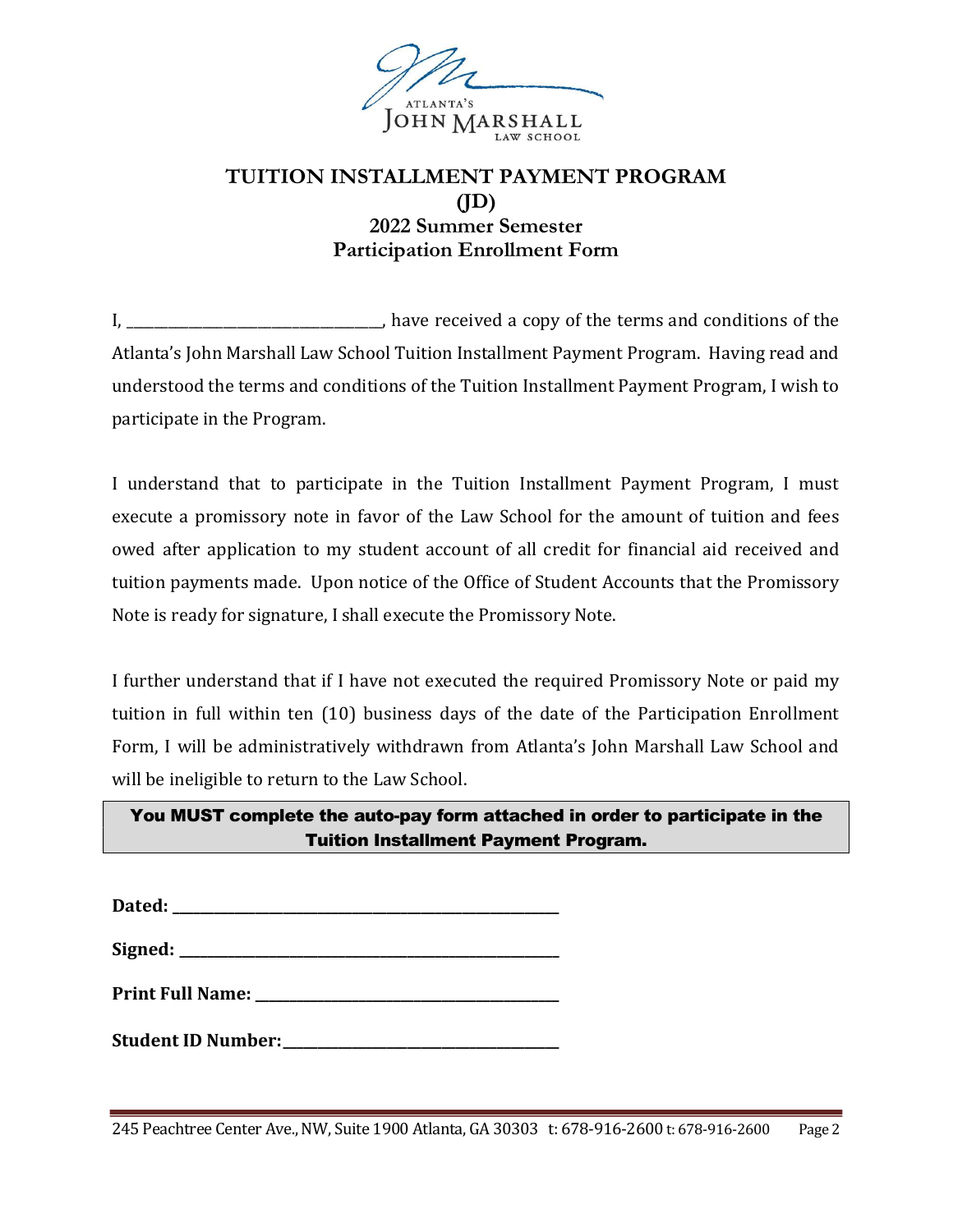

### JD - 2020 Summer Semester Tuition Installment Payment Program Promissory Note

I, \_\_\_\_\_\_\_\_\_\_\_\_\_\_\_\_\_\_\_\_\_\_\_\_\_\_\_\_\_\_\_\_\_\_\_\_\_, promise to pay Atlanta's John Marshall Law School (in U.S. Dollars) the amount of \$\_\_\_\_\_\_\_\_\_\_\_\_\_\_\_, which represents payment of tuition and fees for the courses in which I am enrolled for the 2022 Summer Semester.

All payments shall be made payable to Atlanta's John Marshall Law School. Payments shall be sent to or made in person at: Bursar's Office, Atlanta's John Marshall Law School, 1422 West Peachtree Street, N.W., Atlanta, GA 30309.

Payments shall be made in three (3) equal installments. All payments shall be made on the  $15<sup>th</sup>$  day of the month for the following months: May 15th, June 15th and July 15th, 2022. Payments not received by Atlanta's John Marshall Law School by the 20<sup>th</sup> of the month in which the payment is due shall be assessed a non-refundable \$75.00 late fee.

If payment is not received by Atlanta's John Marshall Law School by the  $30<sup>th</sup>$  of the month in which the payment is due, the student shall be deemed in default and shall be academically withdrawn from the Law School with no automatic right to readmission. A student in default shall not be allowed to sit for examinations.

Atlanta's John Marshall Law School reserves the right to terminate the student's participation in the Tuition Installment Payment Program if the student is chronically late in making payment under the terms of this Promissory Note. A student shall be deemed chronically late if the student makes more than two (2) late payments. A student need not be in default to be deemed chronically late.

A student who defaults on the terms of this Promissory Note shall also be liable for the costs incurred by Atlanta's John Marshall Law School in collecting the unpaid principal amount and accrued interest, including, but not limited to, attorneys' fees, costs, and collection service fees. A student who defaults on the terms of this Promissory Note shall also be liable for interest on the unpaid principal. Interest shall accrue from the date of default at a rate of seven (7) per cent simple interest per annum.

This promissory note is governed by the laws of the State of Georgia.

\_\_\_\_\_\_\_\_\_\_\_\_\_\_\_\_\_\_\_\_\_\_\_\_\_\_\_\_\_\_\_\_\_\_\_\_\_\_\_ \_\_\_\_\_\_\_\_\_\_\_\_\_\_\_\_\_\_\_\_\_\_

\_\_\_\_\_\_\_\_\_\_\_\_\_\_\_\_\_\_\_\_\_\_\_\_\_\_\_\_\_\_\_\_\_\_\_\_\_\_ \_\_\_\_\_\_\_\_\_\_\_\_\_\_\_\_\_\_\_\_\_\_ Student Signature Student I.D. Number

Student Name – Printed Date